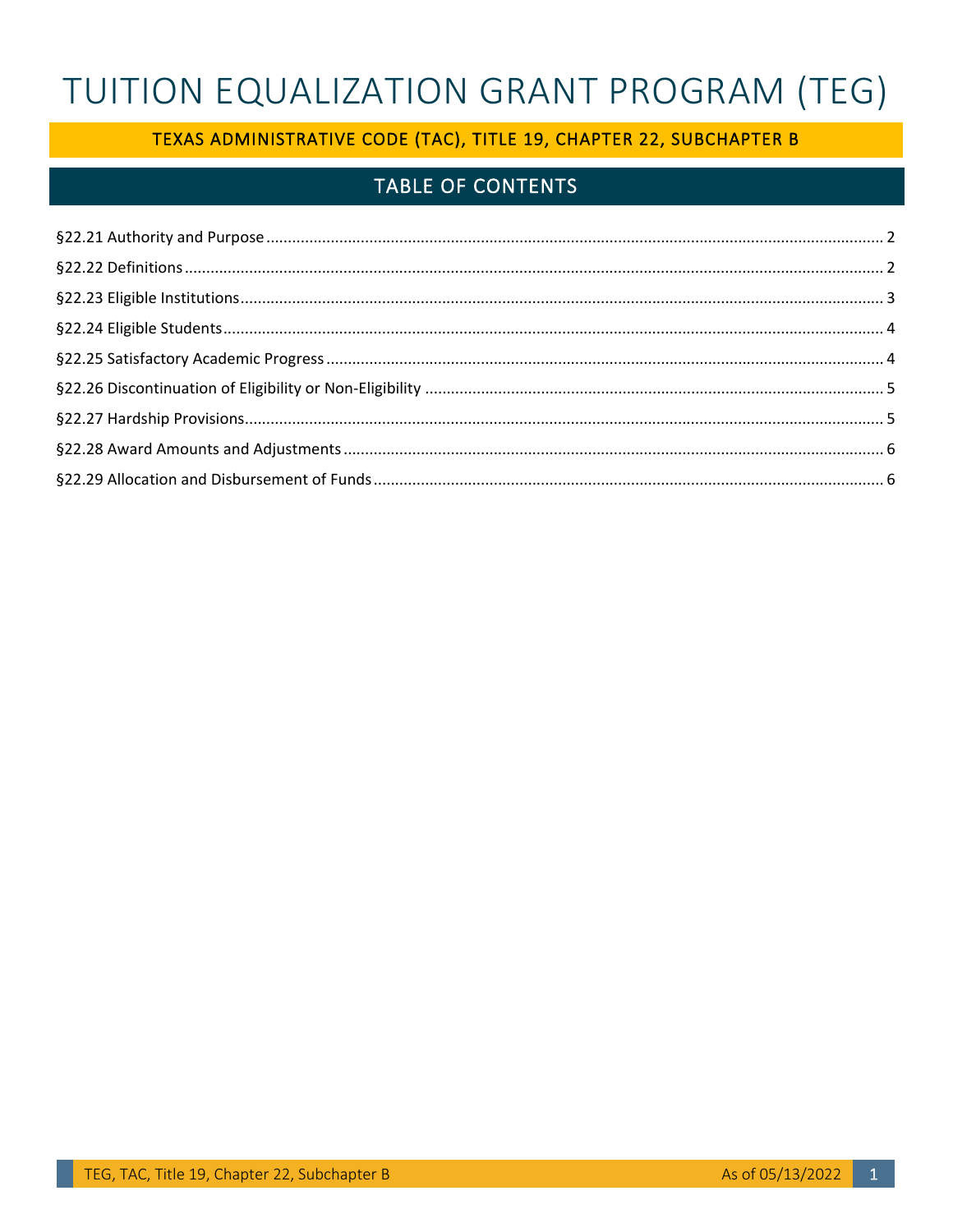#### <span id="page-1-0"></span>§22.21 AUTHORITY AND PURPOSE

(a) Authority. Authority for this subchapter is provided in the Texas Education Code, Chapter 61, Subchapter F, the Tuition Equalization Grant Program. This subchapter establishes procedures to administer Texas Education Code, §§61.221 - 61.230.

(b) Purpose. The purpose of the Tuition Equalization Grant (TEG) Program is to promote the best use of existing educational resources and facilities within this state, both public and private, by providing need-based grants to Texas residents enrolled in any approved private or independent Texas college or university.

Source Note: The provisions of this §22.21 adopted to be effective November 29, 2010, 35 TexReg 10503; amended to be effective December 5, 2019, 44 TexReg 7381

#### <span id="page-1-1"></span>§22.22 DEFINITIONS

In addition to the words and terms defined in Texas Administrative Code 22.1 the following words and terms, when used in this subchapter, shall have the following meanings, unless the context clearly indicates otherwise:

(1) Adjusted gross need--An amount equal to a student's financial need less the amount of his or her Federal Pell Grant and any categorical aid the student might have brought to the institution.

(2) Exceptional TEG need--An additional amount of TEG funds for which an undergraduate student may qualify on the basis of having an expected family contribution generated through the use of the federal methodology, less than or equal to \$1,000.

(3) First award--The first Tuition Equalization Grant ever awarded to and received by a specific student.

(4) Forecast--The FORECAST function in Microsoft Excel.

(5) Private or independent institution--Any college or university defined as a private or independent institution of higher education by Texas Education Code, §61.003.

(6) Program maximum--The TEG Program award maximum determined by the Board in accordance with Texas Education Code, §61.227 (relating to Payment of Grant; Amount).

(7) Program or TEG--The Tuition Equalization Grant Program.

(8) Religious ministry--Roles serving as clergy, religious leaders or similar positions within any sect or religious society, as demonstrated through ordination, licensure to preach, or other mechanisms particular to a given sect or society that are used to identify clergy, religious leaders or such similar positions.

 (9) Subsequent award--A TEG grant received in any academic year other than the year in which an individual received his or her first TEG award.

(10) TEG need--The basic amount of TEG funds that an eligible student could receive, subject to the limit in Texas Education Code §61.227(c).

(11) Tuition differential--The difference between the tuition paid at the private or independent institution attended and the tuition the student would have paid to attend a comparable public institution.

Source Note: The provisions of this §22.22 adopted to be effective November 29, 2010, 35 TexReg 10503; amended to be effective February 28, 2012, 37 TexReg 1333; amended to be effective March 4, 2014, 39 TexReg 1366; amended to be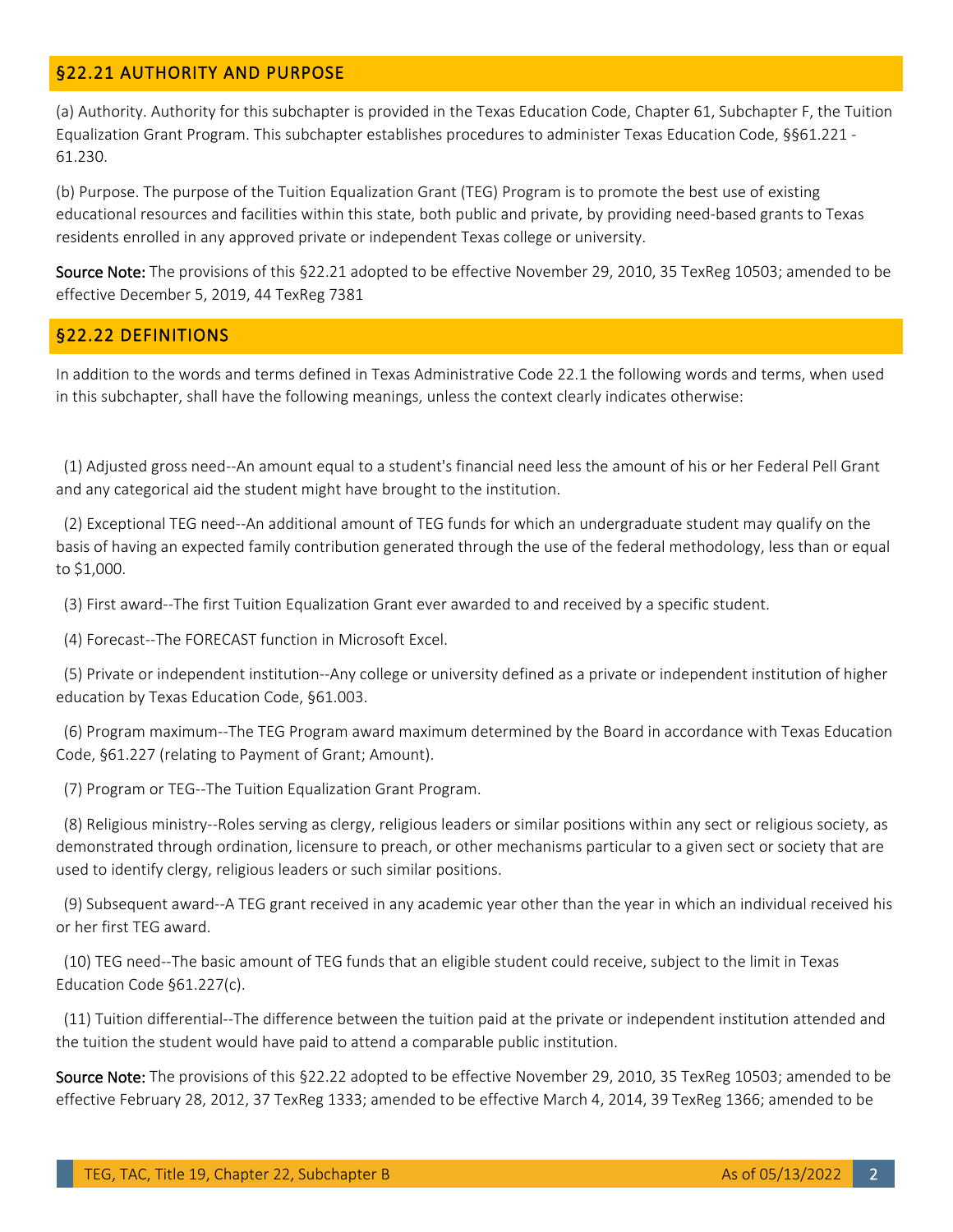effective March 4, 2015, 40 TexReg 925; amended to be effective May 22, 2017, 42 TexReg 2721; amended to be effective August 27, 2018, 43 TexReg 5505; amended to be effective December 5, 2019, 44 TexRe 7381

#### <span id="page-2-0"></span>§22.23 ELIGIBLE INSTITUTIONS

(a) Eligibility.

(1) Any private or independent institution of higher education, or a branch campus of a private or independent institution of higher education located in Texas and accredited on its own or with its main campus institution by the Commission on Colleges of the Southern Association of Colleges and Schools, other than theological or religious seminaries, is eligible to participate in the TEG Program.

(2) No participating institution may, on the grounds of race, color, national origin, gender, religion, age, or disability exclude an individual from participation in, or deny the benefits of the program described in this subchapter.

 (3) Each participating institution must follow the Civil Rights Act of 1964, Title VI (Public Law 88-352) in avoiding discrimination in admissions or employment.

(4) A private or independent institution of higher education that previously qualified under paragraph (1) of this subsection but no longer holds the same accreditation as public institutions of higher education may temporarily participate in the TEG Program if it is:

(A) accredited by an accreditor recognized by the Board;

(B) actively working toward the same accreditation as public institutions of higher education;

(C) participating in the federal financial aid program under 20 United States Code (U.S.C.) §1070a; and

(D) a "part B institution" as defined by 20 U.S.C. §1061(2) and listed in 34 Code of Federal Regulations §608.2.

 (5) The Board may grant temporary approval to participate in the TEG program to an institution described under paragraph (4) of this subsection for a period of two years. The Board may renew that approval for a given institution twice for a period of two years.

(6) A private or independent institution of higher education that previously qualified under paragraph (1) of this subsection but no longer holds the same accreditation as public institutions of higher education may participate in the TEG Program if it is:

(A) accredited by an accreditor recognized by the Board in accordance with Texas Administrative Code, §7.6;

(B) a work college, as that term is defined by 20 U.S.C. Section 1087-58; and

(C) participating in the federal financial aid program under 20 U.S.C. §1070(a).

(b) Approval.

 (1) Agreement. Each approved institution must enter into an agreement with the Board, prior to being approved to participate in the program, the terms of which shall be prescribed by the Commissioner or his/her designee.

(2) Intent to Participate. An eligible institution interested in participating in the Program must indicate this intent by June 1 of each odd-numbered year in order for qualified students enrolled in that institution to be eligible to receive grants in the following fiscal biennium.

(c) Responsibilities. Participating institutions are required to abide by the General Provisions outlined in Chapter 22, Subchapter A of this title (relating to General Provisions).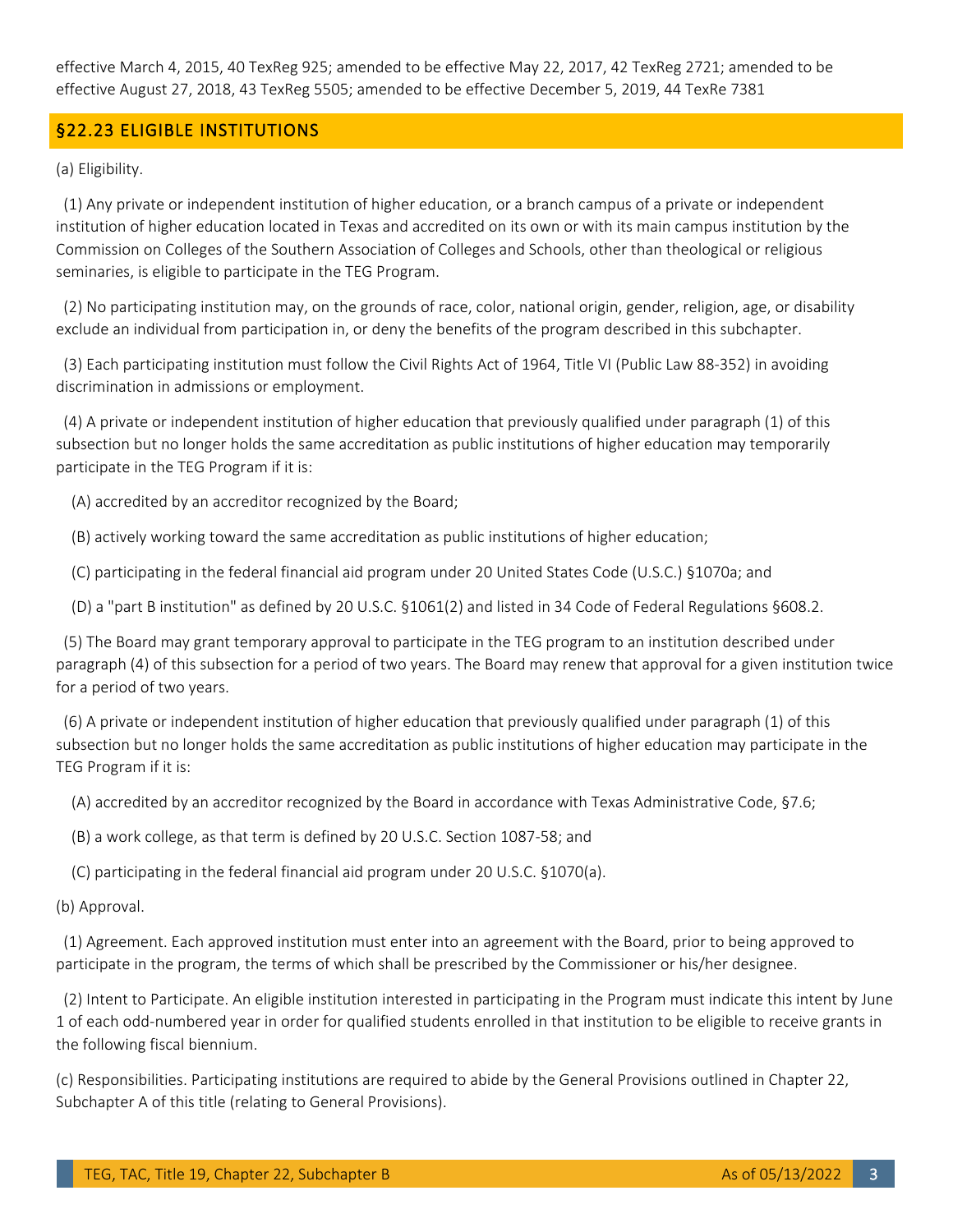Source Note: The provisions of this §22.23 adopted to be effective November 29, 2010, 35 TexReg 10503; amended to be effective November 20, 2013, 38 TexReg 8199; amended to be effective March 4, 2015, 40 TexReg 925; amended to be effective May 22, 2017, 42 TexReg 2721; amended to be effective August 30, 2017, 42 TexReg 4302; amended to be effective December 5, 2019, 44 TexRe 7381

## <span id="page-3-0"></span>§22.24 ELIGIBLE STUDENTS

Eligible Students. To receive an award through the TEG Program, a student must:

(1) be enrolled on at least a three-fourths of full-time enrollment;

(2) show financial need;

 (3) maintain satisfactory academic progress in his or her program of study as determined by the institution at which the person is enrolled and as required by §22.25 of this title (relating to Satisfactory Academic Progress);

(4) be a resident of Texas as determined based on data collected using the Residency Core Questions and in keeping with Chapter 21, Subchapter B of this title (relating to Determination of Resident Status);

(5) be enrolled in an approved institution in an individual degree plan leading to a first associate degree, first baccalaureate degree, first master's degree, first professional degree, or first doctoral degree, but not in a degree plan that is intended to lead to religious ministry;

(6) be required to pay more tuition than is required at a comparable public college or university and be charged no less than the tuition required of all similarly situated students at the institution;

(7) not be a recipient of any form of athletic scholarship during the semester or semesters he or she receives a TEG.

Source Note: The provisions of this §22.24 adopted to be effective November 29, 2010, 35 TexReg 10503; amended to be effective May 24, 2011, 36 TexReg 3186; amended to be effective September 6, 2011, 36 TexReg 5686; amended to be effective February 28, 2012, 37 TexReg 1333; amended to be effective March 4, 2015, 40 TexReg 925; amended to be effective May 22, 2017, 42 TexReg 2721; amended to be effective November 29, 2017, 42 TexReg 6625; amended to be effective December 5, 2019, 44 TexRe 7381

#### <span id="page-3-1"></span>§22.25 SATISFACTORY ACADEMIC PROGRESS

(a) Eligibility at End of First Award Year. Students who complete their first year receiving a Tuition Equalization Grant in compliance with their institutions' financial aid satisfactory academic progress requirements, are eligible to receive subsequent awards in the following year if they meet the other requirements listed in §22.24 of this title (relating to Eligible Students).

(b) Eligibility at End of a Subsequent Award Year. Students shall, unless granted a hardship provision in accordance with §22.27 of this title (relating to Hardship Provisions), as of the end of an academic year in which the student receives a subsequent award:

(1) have completed at least:

 (A) for undergraduate students, 24 semester credit hours in the most recent academic year, or if at the end of the academic year in which the student receives a first award and the student entered college at the beginning of the spring term in the year in which he or she received his or her first award, have completed at least 12 semester credit hours in the most recent academic year; or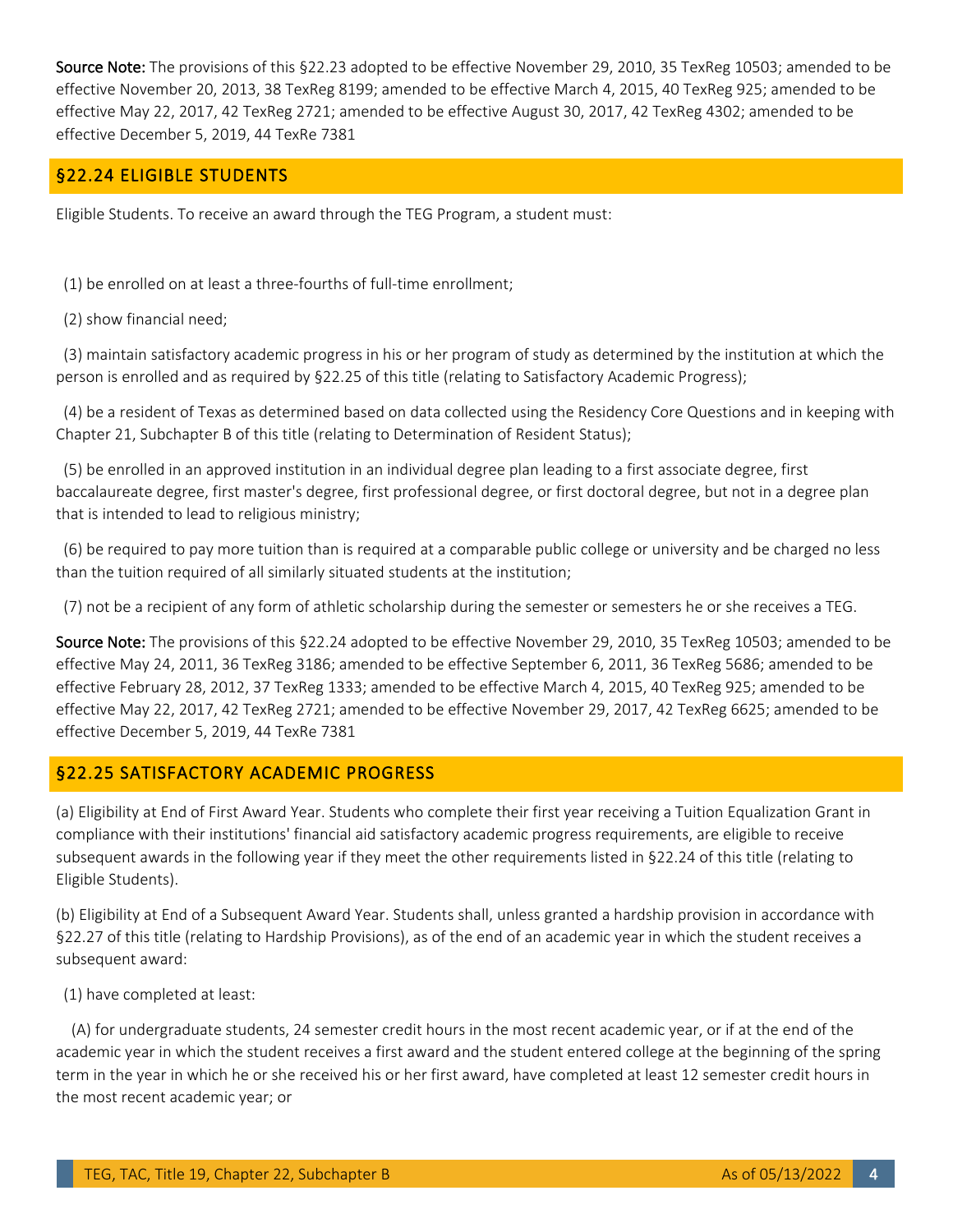(B) for graduate students, 18 semester credit hours in the most recent academic year;

(2) have an overall cumulative grade-point average of at least 2.5 on a four-point scale or its equivalent;

(3) have completed at least 75 percent of the semester credit hours attempted in the most recent academic year.

(c) The calculation of a student's GPA is to be completed in accordance with Chapter 22, Subchapter A of this title (relating to General Provisions).

(d) The completion rate calculations may be made in keeping with institutional policies.

Source Note: The provisions of this §22.25 adopted to be effective November 29, 2010, 35 TexReg 10503; amended to be effective February 28, 2012, 37 TexReg 1333; amended to be effective November 20, 2013, 38 TexReg 8199; amended to be effective March 4, 2015, 40 TexReg 925; amended to be effective November 29, 2017, 42 TexReg 6625; amended to be effective December 5, 2019, 44 TexReg 7381

#### <span id="page-4-0"></span>§22.26 DISCONTINUATION OF ELIGIBILITY OR NON-ELIGIBILITY

(a) Discontinuation of Eligibility.

 (1) Unless granted a hardship provision in accordance with §22.27 of this title (relating to Hardship Provisions), an undergraduate student shall no longer be eligible for a TEG as of:

(A) the fifth anniversary of the first award of a TEG to the student, if the student is enrolled in a degree or certificate program of four years or less; or

(B) the sixth anniversary of the first award of a TEG to student, if the student is enrolled in a degree or certificate program of more than four years.

(2) A graduate student may continue to receive grants as long as he or she meets the relevant eligibility requirements of §22.24 and §22.25 of this title (relating to Eligible Students and Satisfactory Academic Progress respectively).

(b) Other than as described in §22.27 of this title, if a person fails to meet any of the requirements for receiving an award as outlined in §22.24 or §22.25 of this title after completion of any year, the person may not receive a TEG until he or she completes a semester of at least three-quarter-time enrollment while not receiving a TEG and meets all the requirements of §22.24 or §22.25 of this title as of the end of that semester.

Source Note: The provisions of this §22.26 adopted to be effective November 29, 2010, 35 TexReg 10503; amended to be effective June 2, 2014, 39 TexReg 4243; amended to be effective March 4, 2015, 40 TexReg 925; amended to be effective December 5, 2019, 44 TexReg 7381

#### <span id="page-4-1"></span>§22.27 HARDSHIP PROVISIONS

(a) In the event of a hardship or for other good cause, the Program Officer at an eligible institution may allow an otherwise eligible student to receive a TEG while:

(1) enrolled less than three-quarter of full-time enrollment;

(2) if the student's grade point average, number of hours completed, or percent of attempted hours completed falls below the satisfactory academic progress requirements as referred to in §22.25 of this title (relating to Satisfactory Academic Progress); or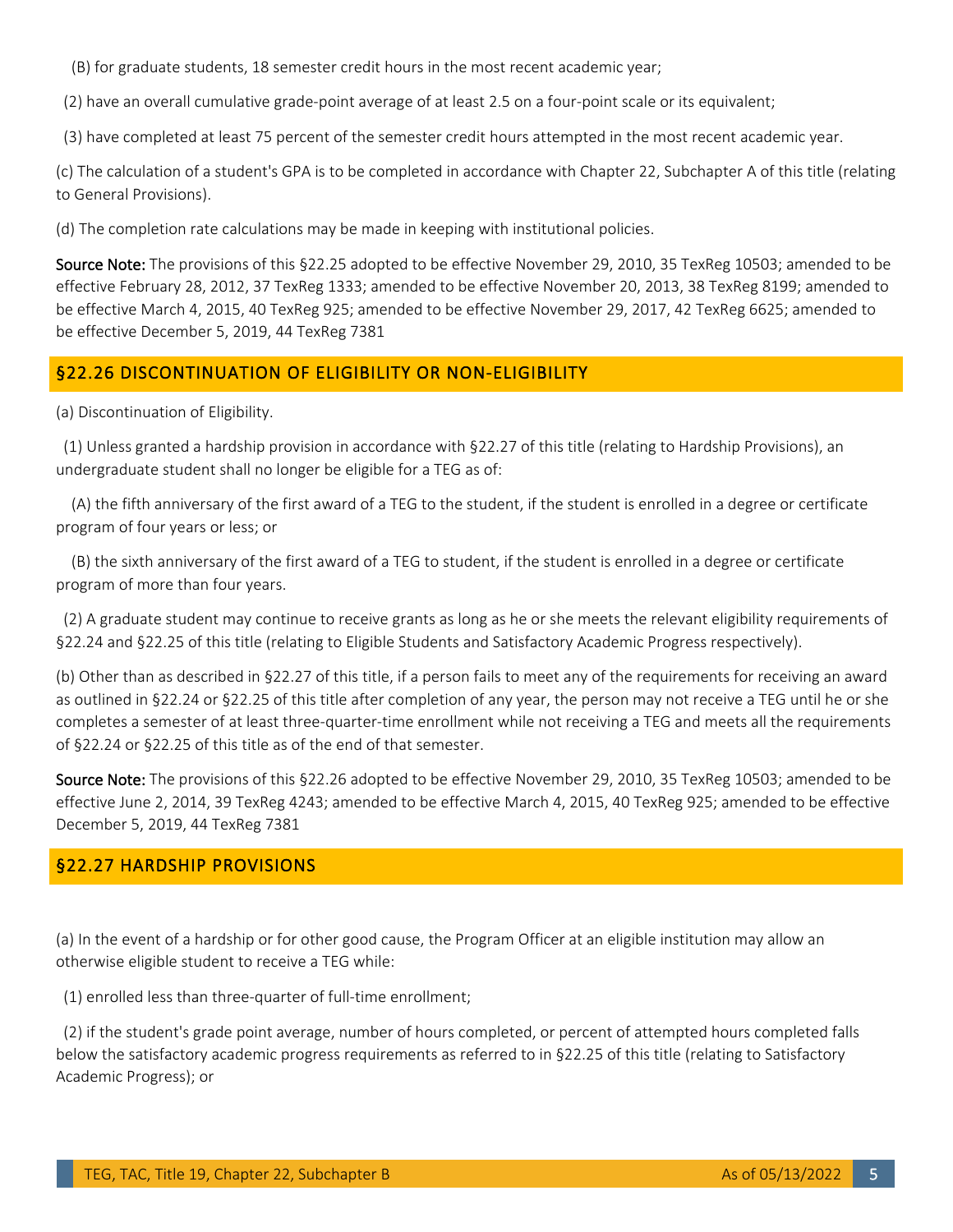(3) if the student has taken more time to complete his/her certificate or degree than specified in §22.26 of this title (relating to Discontinuation of Eligibility or Non-Eligibility).

(b) Hardship conditions or other good cause may include, but are not limited to:

(1) a showing of a severe illness or other debilitating condition that may affect the student's academic performance;

 (2) an indication that the student is responsible for the care of a sick, injured, or needy person and that the student's provision of care may affect his or her academic performance, or

(3) a student's need to complete fewer than the required minimum number of hours in a given term in order to complete a degree, in which case the award amount should be determined on a pro rata basis for a full-time award.

(c) Each institution shall adopt a hardship policy under this section and have the policy available in writing in the financial aid office for public review upon request.

Source Note: The provisions of this §22.27 adopted to be effective November 29, 2010, 35 TexReg 10503; amended to be effective December 5, 2019, 44 TexReg 7381

## <span id="page-5-0"></span>§22.28 AWARD AMOUNTS AND ADJUSTMENTS

(a) Award Amount. Each academic year, no TEG award shall exceed the least of:

(1) the student's financial need;

(2) the student's tuition differential; or

(3) the maximum award allowed based on the student's EFC, which is:

(A) 150 percent of the program maximum for undergraduate students demonstrating exceptional TEG need; or

(B) the program maximum for all other eligible students.

(b) Term or Semester Disbursement Limit. The amount of any disbursement in a single term or semester may not exceed the student's financial need or tuition differential for that term or semester or the program maximum for the academic year, whichever is the least.

(c) Award calculations and disbursements are to be completed in accordance with Chapter 22, Subchapter A of this title (relating to General Provisions).

Source Note: The provisions of this §22.28 adopted to be effective November 29, 2010, 35 TexReg 10503; amended to be effective December 5, 2019, 44 TexReg 7381; amended to be effective November 22, 2020, 45 TexReg 8339

## <span id="page-5-1"></span>§22.29 ALLOCATION AND DISBURSEMENT OF FUNDS

(a) Allocations for Fiscal Year 2019 and prior. Allocations for the TEG Program are to be determined on an annual basis as follows:

(1) All eligible institutions will be invited to participate; those choosing not to participate will be left out of the calculations for the relevant year.

(2) The allocation base for each institution choosing to participate will be its three-year average share of the total statewide amount of TEG that could be awarded, subject to the limits in Texas Education Code, §61.227(c) and (e).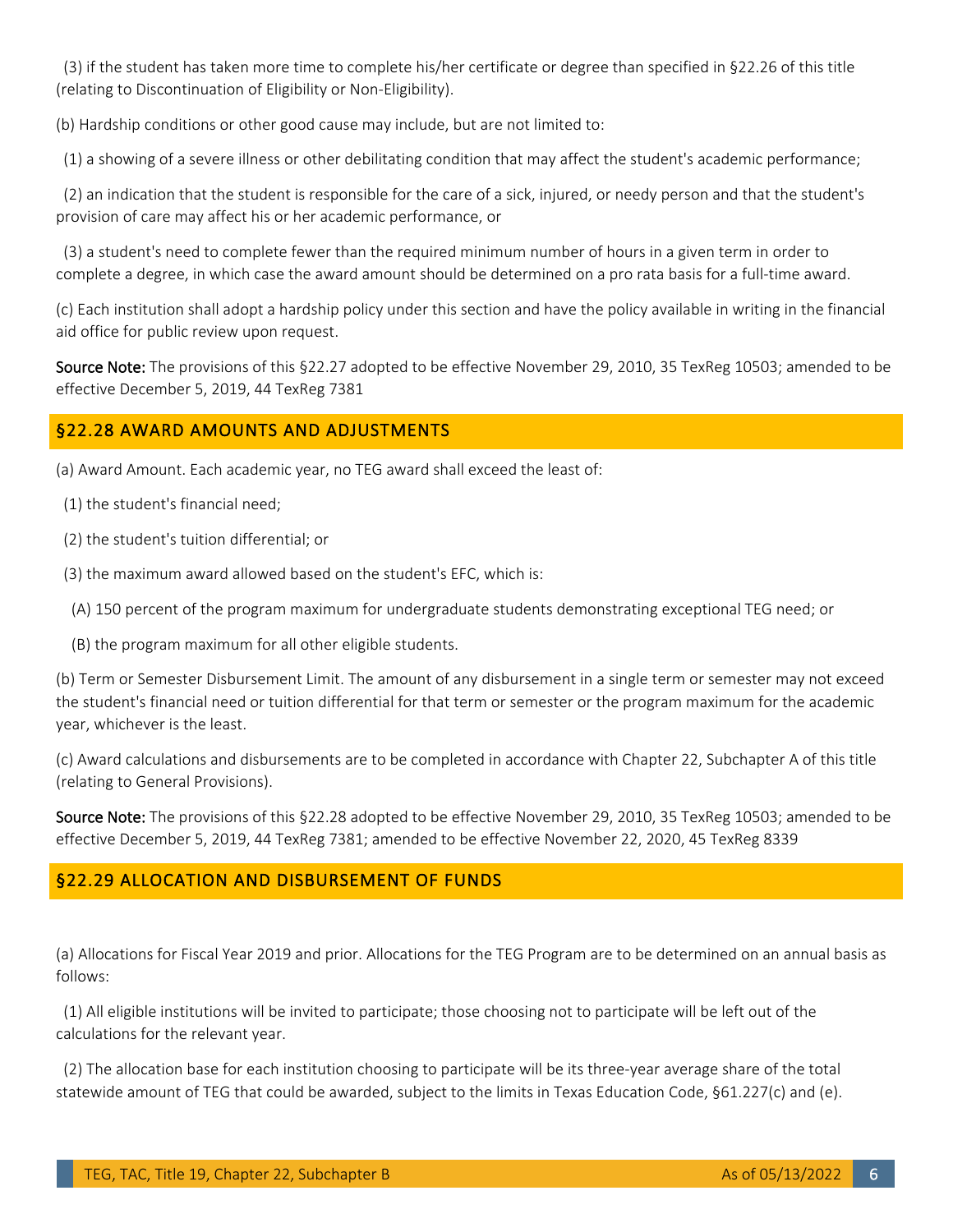(3) The source of data used for the allocation calculations are the three most recently completed TEG Need Survey Reports submitted to the Board by the institutions. The reports include data for each student identified by the school as eligible to receive a first or subsequent TEG award as described in §22.24 or §22.25 of this title in the fall term in which the report is submitted. The data from the Need Survey used to calculate the amount of TEG an individual could receive includes:

(A) Each reported student's TEG need, as defined in §22.22 of this title (relating to Definitions); and

(B) The student's exceptional TEG need, as defined in §22.22 of this title.

(4) A student's TEG need may not exceed the least of his or her adjusted gross need, tuition differential, or the TEG maximum award as set in accordance with Texas Education Code, §61.227(c).

(5) A student's exceptional TEG need plus TEG need may not exceed the least of the student's adjusted gross need, tuition differential or 150 percent of the current year's statutory TEG maximum award as set in accordance with Texas Education Code, §61.227(c).

(6) The maximum amount of need that may be recorded for any single student in the TEG Need Survey may not exceed the sum of his or her TEG need plus his or her exceptional TEG need.

(7) The total amount allocated for an institution may not exceed the sum of the individual maximum need for all students included in the most recent TEG Need Survey.

(8) Verification of Data.

(A) To provide data needed to confirm a reported need amount does not exceed one of the award limits listed in paragraphs (4) and (5) of this subsection, the Need Survey collects the following data for each student:

- (i) Cost of attendance;
- (ii) Expected family contribution;
- (iii) Pell Grant amount;
- (iv) Categorical aid amount;
- (v) Classification (graduate or undergraduate); and

(vi) An indication of whether the student's need was limited by his or her tuition differential.

(B) The statewide TEG Need Survey summary will be provided to the institutions for review and the institutions will be given 10 working days, beginning the day of the notice's distribution and excluding State holidays, to confirm that the Survey accurately reflects the data they submitted or to advise Board staff of any inaccuracies.

(b) Allocations for Fiscal Year 2020 and later. Allocations for the TEG Program are to be determined on an annual basis as follows:

(1) All eligible institutions will be invited to participate; those choosing not to participate will be left out of the calculations for the relevant year.

(2) The allocation base for each institution choosing to participate will be its three-year average share of the total statewide amount of the total amount of TEG funds that eligible students at an approved institution could receive if the program were fully funded, subject to the limits in Texas Education Code, §61.227(c) and (e), based on the students who met the following criteria: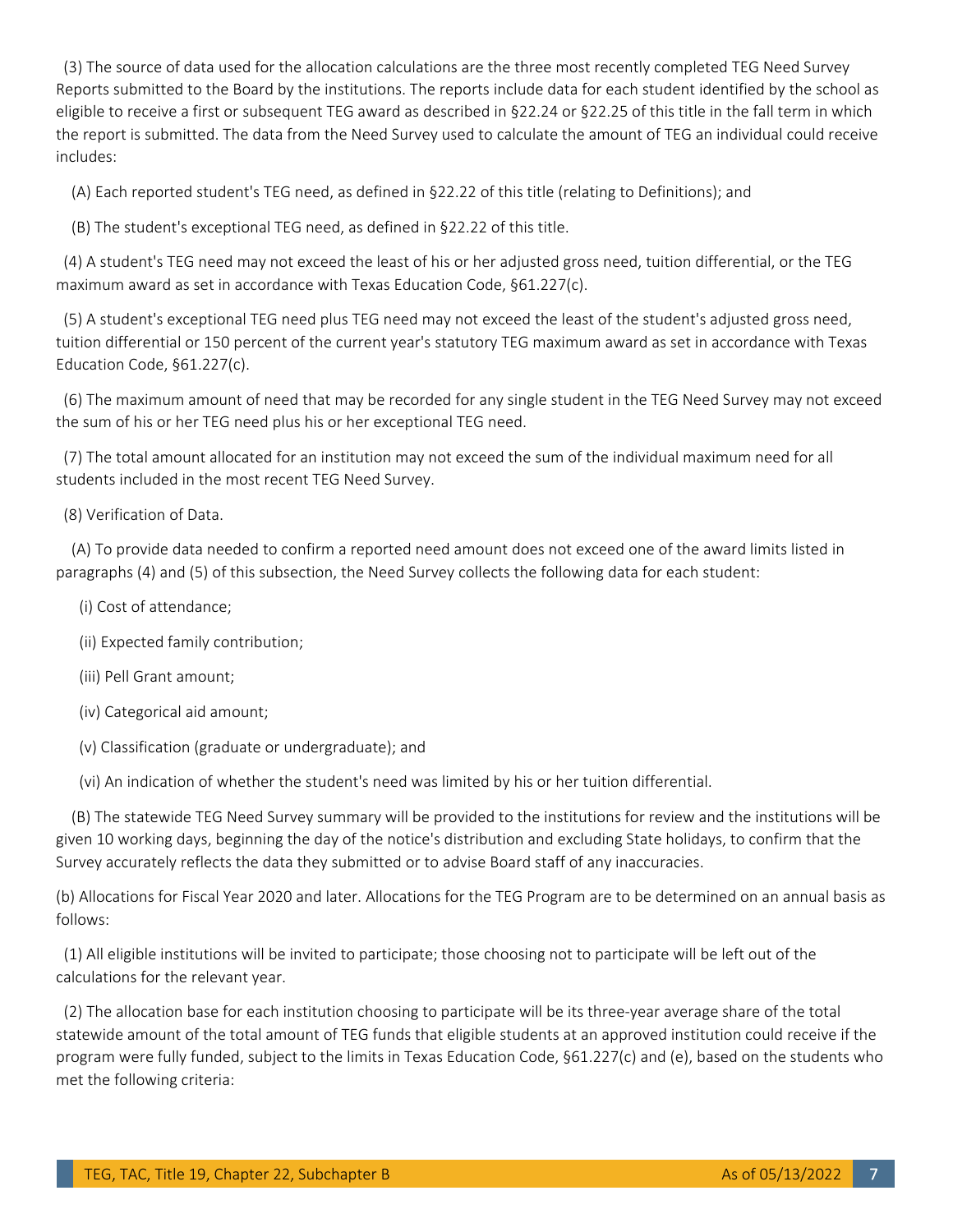(A) Enrollment on at least a three-fourths or three-quarters basis;

(B) An Expected Family Contribution, calculated using federal methodology, that results in demonstrated Adjusted Gross Need greater than zero;

(C) Maintain satisfactory academic progress in his or her program of study as required by §22.24(b) of this title;

(D) Classified as a Resident of Texas;

(E) Be enrolled in an approved institution in an individual degree plan leading to a first associates degree, first baccalaureate degree, first master's degree, first professional degree, or first doctoral degree;

(F) Not be enrolled in a degree plan that is intended to lead to religious ministry;

(G) Be required to pay more tuition than is required at a comparable public college or university and be charged no less than the tuition required of all similarly situated students at the institution; and

(H) Not be a recipient of any form of athletic scholarship.

(3) Sources of data.

(A) For allocations for Fiscal Year 2020. The sources of data used for the allocations are the certified Fiscal Year 2018 Financial Aid Database (FADS) report and the fall 2015 and fall 2016 completed TEG Need Survey reports submitted to the Board by the institutions.

(B) For allocations for Fiscal Year 2021. The sources of data used for the allocations are the certified Fiscal Year 2018 and 2019 FADS reports and the fall 2016 completed TEG Need Survey report submitted to the Board by the institutions.

(C) For allocations for Fiscal Year 2022 and Later. The source of data used for the allocations are the three most recently certified FADS reports submitted to the Board by the institutions.

(4) A student's TEG need may not exceed the least of his or her adjusted gross need, tuition differential, or the TEG maximum award as set in accordance with Texas Education Code, §61.227(c).

(5) A student's exceptional TEG need plus TEG need may not exceed the least of the student's adjusted gross need, tuition differential or 150 percent of the current year's statutory TEG maximum award as set in accordance with Texas Education Code, §61.227(c).

(6) The maximum amount of need that may be recorded for any single student in the allocation calculation may not exceed the sum of his or her TEG need plus his or her exceptional TEG need.

(7) The total amount allocated for an institution may not exceed the sum of the individual maximum TEG need for all students calculated using the sources of data outlined in paragraph (3) of this subsection.

(8) Verification of Data. The TEG allocation spreadsheet will be provided to the institutions for review and the institutions will be given 10 working days, beginning the day of the notice's distribution and excluding State holidays, to confirm that the spreadsheet accurately reflects the data they submitted or to advise Board staff of any inaccuracies.

(9) Allocations for both years of the state appropriations' biennium will be completed at the same time. For the allocations process of the second year of the state appropriations' biennium, the sources of data outlined in paragraph (3) of this subsection will be utilized to forecast an additional year of data. This additional year of data, in combination with the two most recent years outlined in paragraph (3) of this subsection, will be utilized to calculate the three-year average share outlined in paragraph (2) of this subsection. Institutions will receive notification of their allocations for both years of the biennium at the same time.